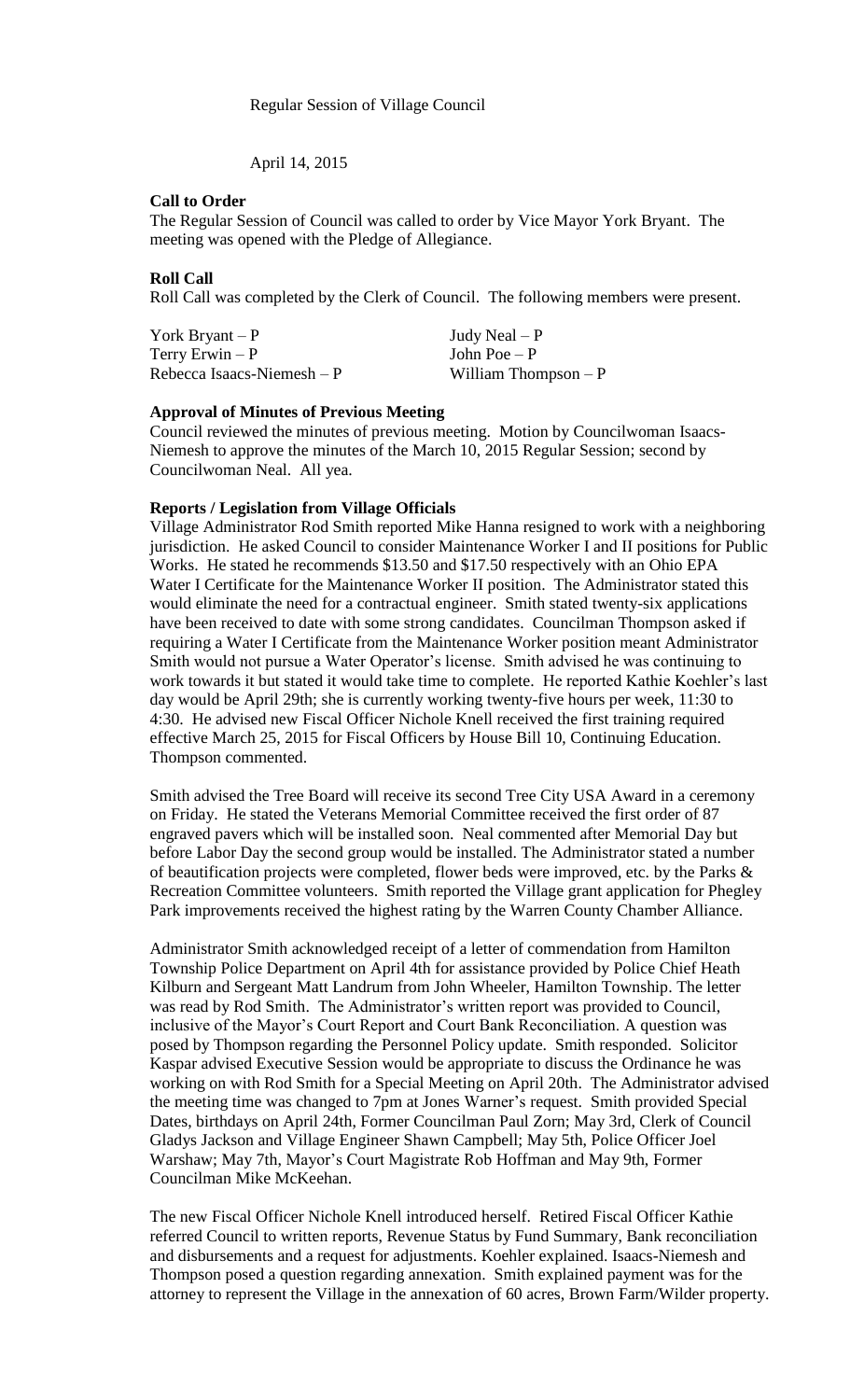April 14, 2015

Councilman Bryant stated Pierce received annexation letter also. Smith was unable to provide any information for the opposite side of the road. The Administrator advised Katherine Cunningham was the attorney; three property owners want to be annexed to Morrow. Discussion followed. Isaacs-Niemesh asked if there was a cost for annexation other than attorney fee. Administrator Smith advised the County must approve; we must state service to be provided. He stated the southside is not impacted. Thompson requested a copy of the additional information. Smith stated he would provide the additional information.

Koehler requested a Resolution for adjustments in appropriations. She provided explanation of line items and adjustments requested to include Permissive funds, CVT from Warren County. Koehler advised checks would be in their mailbox on April 15, 2015.

Motion by Neal to suspend the rules and waive three readings of Resolution #2-15; second by Erwin. All yea. Motion by Neal to adopt Resolution #2-15, approving miscellaneous adjustments in Appropriations Budget; second by Isaacs-Niemesh. All yea.

Thompson requested clarification on personnel action, reading a letter from the Village Administrator. He stated Kaspar made it clear the legislature speaks to no passage of Resolutions/Ordinances in Executive Session. Thompson stated no vote was taken on the termination of Tim Erwin, Public Works. Vice Mayor Bryant asked if this discussion should be continued outside of Executive Session. Solicitor Kaspar cautioned against it and referenced *privileged communication* addressing Thompson's question.

Isaacs-Niemesh advised Mr. Hostetter wanted to thank the Village for the signs and prompt action on his request. She also addressed the Plaza and debris blowing down the river. Smith commented on the situation. Bryant stated a ticket is in order for Dollar General. Isaacs-Niemesh reported her village email is not working on 1 and 1. She stated gmail was free and Village should get that. Neal expressed problems. Thompson stated current email works most of the time, but attachments don't print directly from the email; he sends them to his personal email for printing. Isaacs-Niemesh expressed concern with communication, requesting the meeting packet one day before the Council meeting. The Village Administrator stated perhaps the Friday before the meeting; he would look into it.

Councilman Poe asked where the Voucher issue stands; and what is needed to act. He asked if Council was talking to the Food Pantry. Kaspar advised he reviewed the Schuerer Trust and found no issue with respect to changing the voucher system. Bryant stated he preferred Krogers over the Pantry. Isaacs-Niemesh asked if milk, eggs, meat, etc., could be obtained from the pantry. With a response of yes, the Councilwoman stated she had no problem with the Pantry. Discussion followed. Neal offered to make contact with the Pantry and Krogers on April 15th. All were affirmative.

#### **Public Forum**

Bev Massey stated there was dumping at the Plaza. She stated clean-up was needed on the streets. She asked if the offenders could be used for the clean-up. T. Erwin advised in 2014 Administrator Smith used work release previously and would do that again. Bryant provided information on past incidents, injury and law suit. Massey stated the area near Hahn's and Drive-Thru needed attention.. Smith stated the storm drain collapsed and we are working on it now; it leads back to Mill Street and Pike where it originated.

Dave Ducker stated the street sweeper did a good job last year and asked if the Village could get it this year. Bryant suggested early signage. Discussion followed. Thompson asked citizens to bring complaints but stated the clean-up is Smith's responsibility. Massey referenced Bruce Miller's Village website and new resident comment. Isaacs-Niemesh suggested Smith check with High School; they have community service requirement.